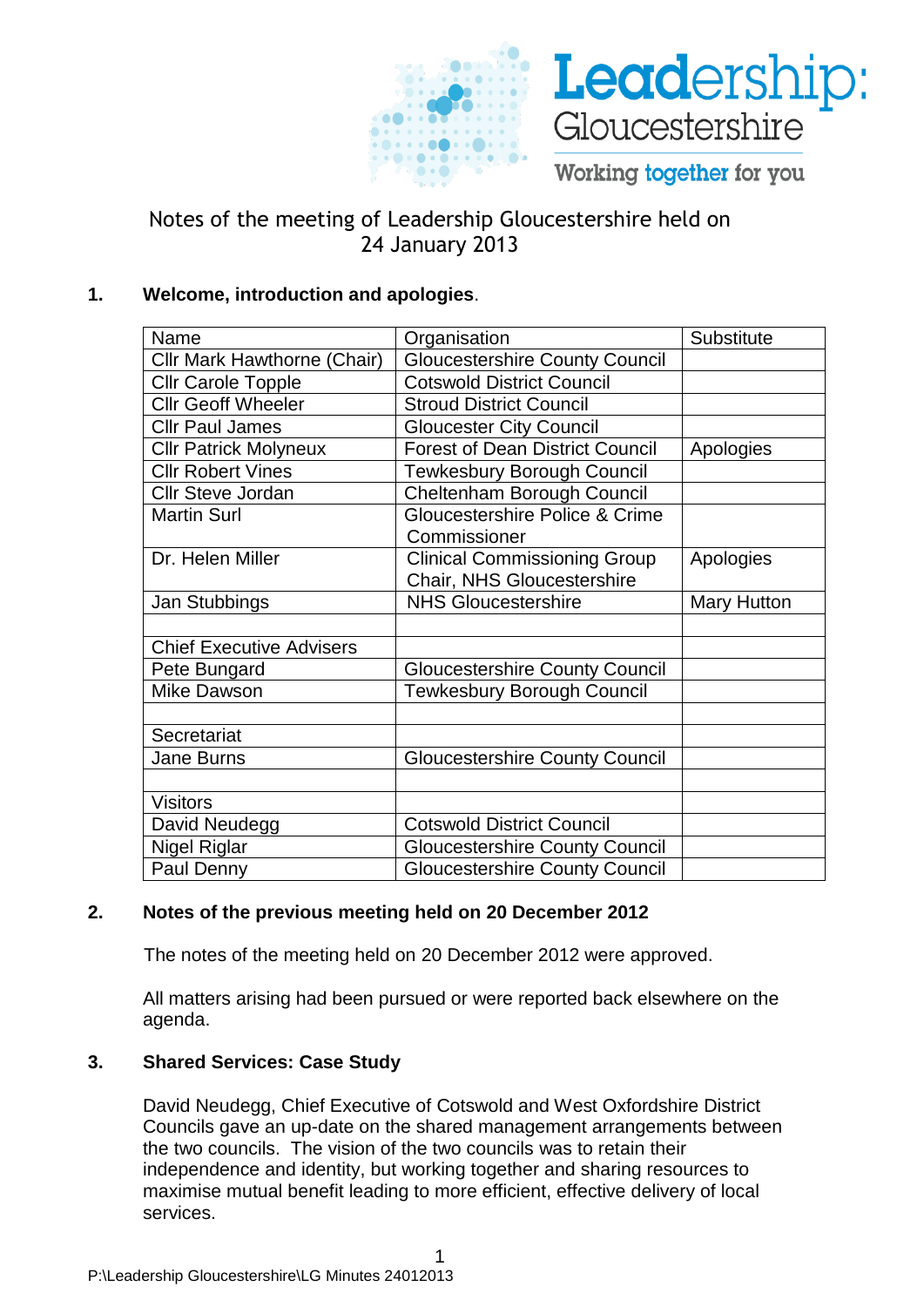There are currently many shared posts between the two councils including the Chief Executive, 2 Directors and 4 Heads of Service. The approach has been evolutionary – and deliberately so. Savings to date have been in excess of £1.4m.

Cotswold are also involved in other shared service arrangements in Gloucestershire e.g. GOSS and Audit.

Carole Topple added that there had been very little impact on customers. The main positives are better resilience and capacity, and financial savings. It can be quite challenging for staff and members have had to adjust to less frequent contact with senior officers. Success can also be attributed to going at a pace that suits both organisations.

Discussion focussed on the optimum number of councils which could share management, the pace of change, the over-arching vision and the importance of good communications.

Carole and David were thanked for their insights.

This completed the planned case studies. The overall picture of shared services and collaboration more generally was healthy. There were new opportunities which have also been explored. Leadership Gloucestershire wished to discuss "where next?" at the next meeting.

- Action: (1) A summary of the key learning points and critical success factors from the case studies to be produced. **(Action: JB/MD).**
	- **(2)** Chief Executives to produce a report on "where next?" for shared services. **(Action: MD/PB).**

#### **4. Economic Growth Up-date**

#### **(a) Local Transport Body (LTB)**

The preferred size is  $4 - 2$  representatives from the Local Transport Authority (GCC), 1 from the LEP and 1 from Leadership Gloucestershire. It would be important to get a good geographical spread. The GCC representatives were likely to be the Cabinet Members for Communities and Resources, (Forest of Dean and Cotswold respectively) with the LEP representative from Cheltenham.

Paul James (Gloucester City) was agreed as the representative from Leadership Gloucestershire. (**Action: Nigel Riglar)**.

#### **(b) Borders Broadband Project - Communications**

Paul Denny, Strategic Communications Adviser GCC, presented a report on the Borders Broadband project with Herefordshire. The project would cover 140,000 rural homes and businesses. GCC had invested £7.5m to help enable the project to happen. The contract had been awarded to BT. There would now be a nine-month period of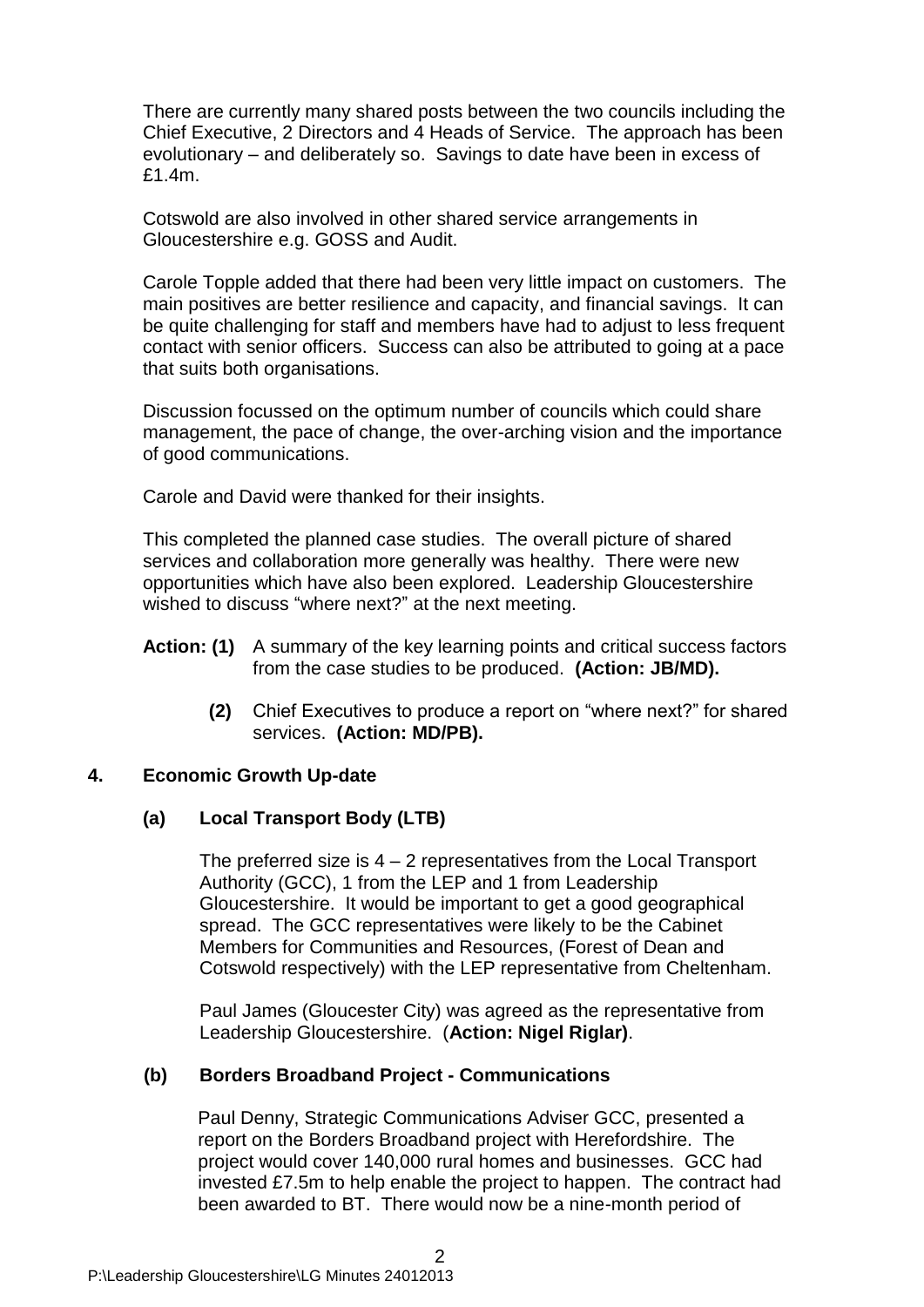detailed planning and mobilisation. During this period, the joint communications team would be planning the community engagement activity. A stakeholder event and a new website would be launched in early March.

The Secretary of State at DEFRA, Owen Patterson, would be visiting on 4 February to attend an event with local MPs and Councillors.

Gloucestershire and Herefordshire Councils are the second local authorities to sign a contract and would have the advantage of a swift start-up and a good project team.

Discussion focussed on eligible areas, timescales, wider benefits and the need for good engagement with public sector partners as well as the public.

#### **Actions: (1)** A public sector briefing be arranged through the relevant communications officers **(Action Paul Denny and Dawn Thompson).**

**(2)** Reports be brought to alternate meetings of Leadership Gloucestershire. **(Action: Nigel Riglar).**

## **(c) Junction 10 Allways**

Conversations have now taken place to identify relevant people to attend a meeting. Political input would be through MPs and Leaders. **(Action: Mike Dawson).**

#### **5. Late Night Levy**

Steve Jordan presented an up-date on the Late Night Levy and the largely unchanged position of Gloucestershire local authorities since the last report. Night time economies in rural areas were not strong. It appeared that only Cheltenham Borough Council was interested in pursuing the discussions. Steve also explained that the government guidelines have not yet been published.

Martin Surl explained that one of his priorities was "safe nights". He felt that the industry was anticipating the introduction of the levy. He also felt that a consistent approach across the urban areas would be helpful.

Paul James felt that Gloucester City's night time economy was underdeveloped and fragile. The introduction of a levy would need to be the subject of a consultation, once the guidelines were clear.

A further discussion would be held once the guidelines had been published. **(Action: Andrew North, Steve Jordan, Paul James and Martin Surl)**.

## **6. Financial Settlements and Funding Implications**

Members shared the key points from recent funding announcements.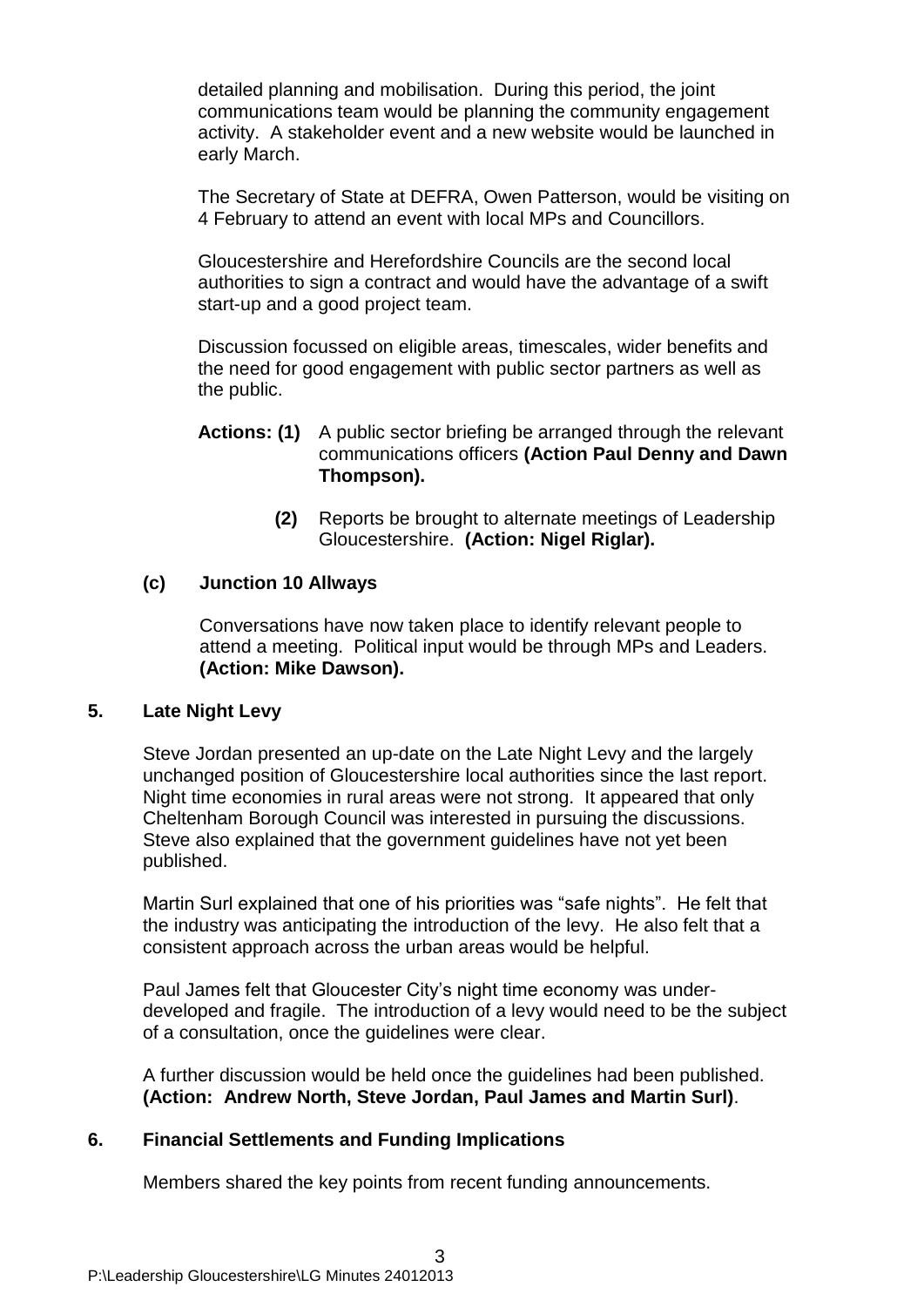## **Gloucestershire County Council**

As expected. The existing Meeting the Challenge Programme would generate £35m savings in 2013/14. Some additional money had been received in respect of adult services and public health. Spending on adult services would be protected. There would continue to be some additional investment to support economic growth. There would also be a Council Tax freeze for a third year.

#### **Tewkesbury Borough Council**  $\bullet$

As anticipated; a 7% reduction in grant in 2013/14 and a headline reduction of 15% in 2014/15. The budget would include £1.8m of savings and reduced costs, mainly in the back office and as a result of the organisational review. There was one-off support via the New Homes Bonus which would fund organisational change as well as community schemes such as business grants. There would be no increase in Council Tax. Tewkesbury has the lowest Council Tax in the county and the fifth lowest in the country.

## **Stroud District Council**

Slightly worse than anticipated. Savings would come from workforce planning. There were no drastic cuts in services this year. They were also benefiting from additional income from the New Homes Bonus. There would be some investment in promoting employment and alleviating the effects of the recession through Icelandic Bank deposits returned to the Council.

#### **Cheltenham Borough Council**

Marginally worse than expected. There will be no frontline service reductions in 2013/14. They have a shared ICT service with Forest of Dean. They are also looking at the implications of a Trust for culture and leisure activities.

#### **Gloucester City Council**

As expected. They had to find £1.8m of savings. The options out for consultation more than cover this. There is nothing particularly "nasty" in 2013/14.

#### **Police and Crime Commissioner**

As expected.It is unclear whether the funding for Community Safety is comparable to last year. The GCC additional funding for police officers finishes in March 2013. The Constabulary is pursuing an aggressive cost cutting regime. Further plans will be developed for the medium term. Crime reduction and community safety are top priorities for him and the new Chief Constable. Draft plans will be discussed with the Police and Crime Panel.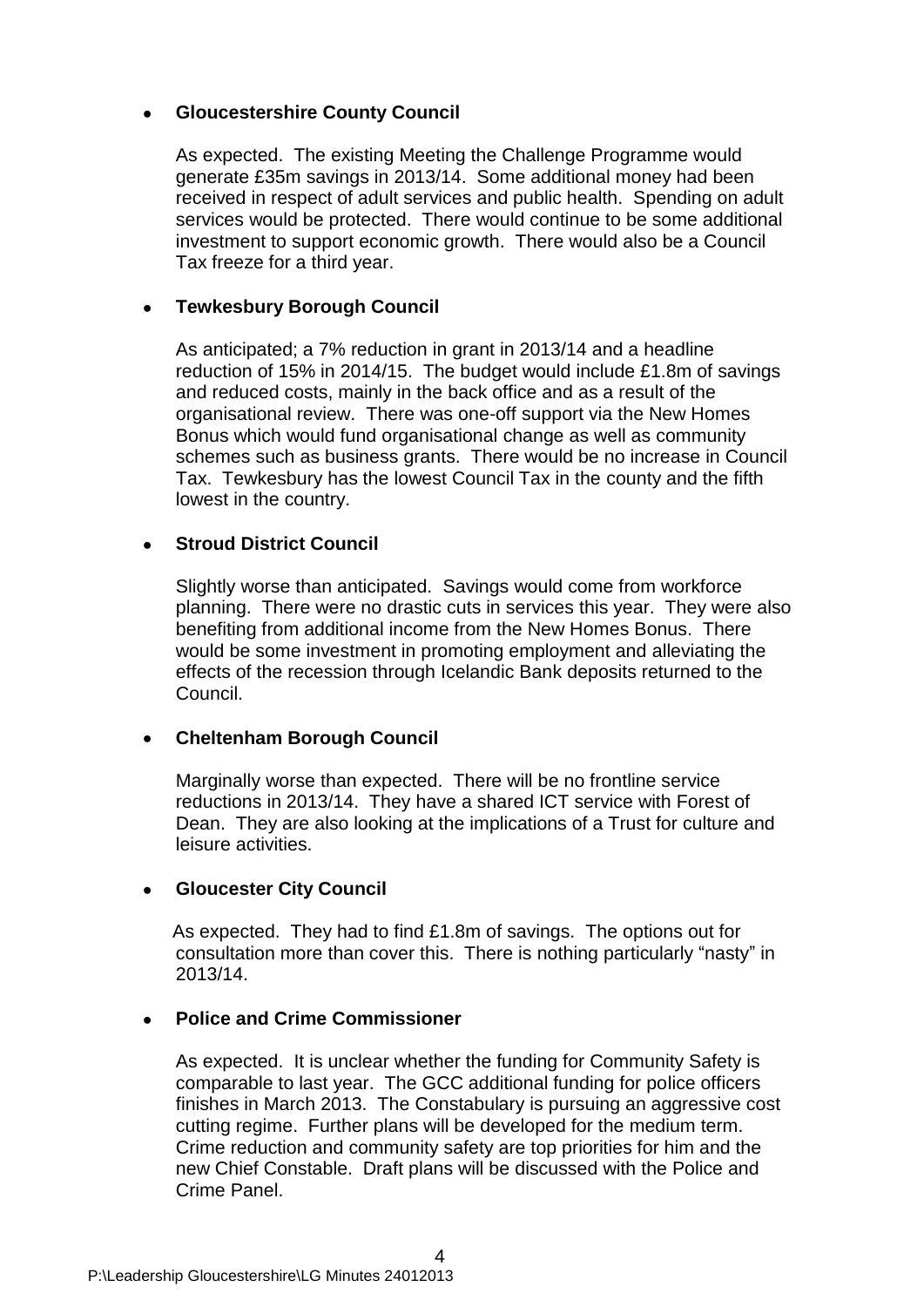## **Health**

Confirmed as an increase of 2.3% and 0.3% for adult social care. This is broadly what was expected. The savings plan is £30m in 2013/14 and £20m in 2014/15. They were focussing on integrating teams and significant changes in how services are delivered.

## **Cotswold District Council**

Slightly better than anticipated. The New Homes Bonus is helpful. They were also looking at a Trust for leisure and cultural services. Council Tax would again be frozen.

**Forest of Dean District Council (**not present at the meeting but  $\bullet$ subsequently provided the following up-date)

Marginally worse than expected. Savings would be made in back office or management and admin. The New Homes Bonus and some investment to assist the economy would be taken into consideration. Council Tax would be frozen again. 2014/15 would be difficult, however they have not yet banked the New Homes bonus.

Everyone agreed that 2013/14 was manageable. 2014/15 posed significant challenges. It would be important to look at prevention/early intervention and more radical solutions.

## **7. Progress Reports**

## **(a) Asset Management Task and Finish Group**

Steve Jordan had circulated a list of successful schemes. He would bring back to the next meeting the Community Right to Bid and GIS mapping.

## **(b) Countywide Strategic Planning Issues Group**

Paul James reported that the Group had not met since the last Leadership Gloucestershire. A paper had been circulated on the Community Infrastructure Levy (CIL). Delays in the production of the Infrastructure Delivery Plans had had a knock-on effect on the CIL. This aspiration had been to produce a joint CIL for Gloucestershire. This now appeared to be unrealistic given that there are four Joint Core Strategies. Officers are considering working to a common methodology. Leadership Gloucestershire would like the CILs to be as aligned as possible.

## **(c) Gloucestershire Health and Wellbeing Board**

Mark Hawthorne reported that the Board was due to meet on 29 January 2013 for a development day. The recent LGA Peer Review was helpful but lacked insight into the challenges for two tier areas. The Board had had positive feedback in term of it being in good shape to take on full responsibility from 1 April 2013. The terms of reference